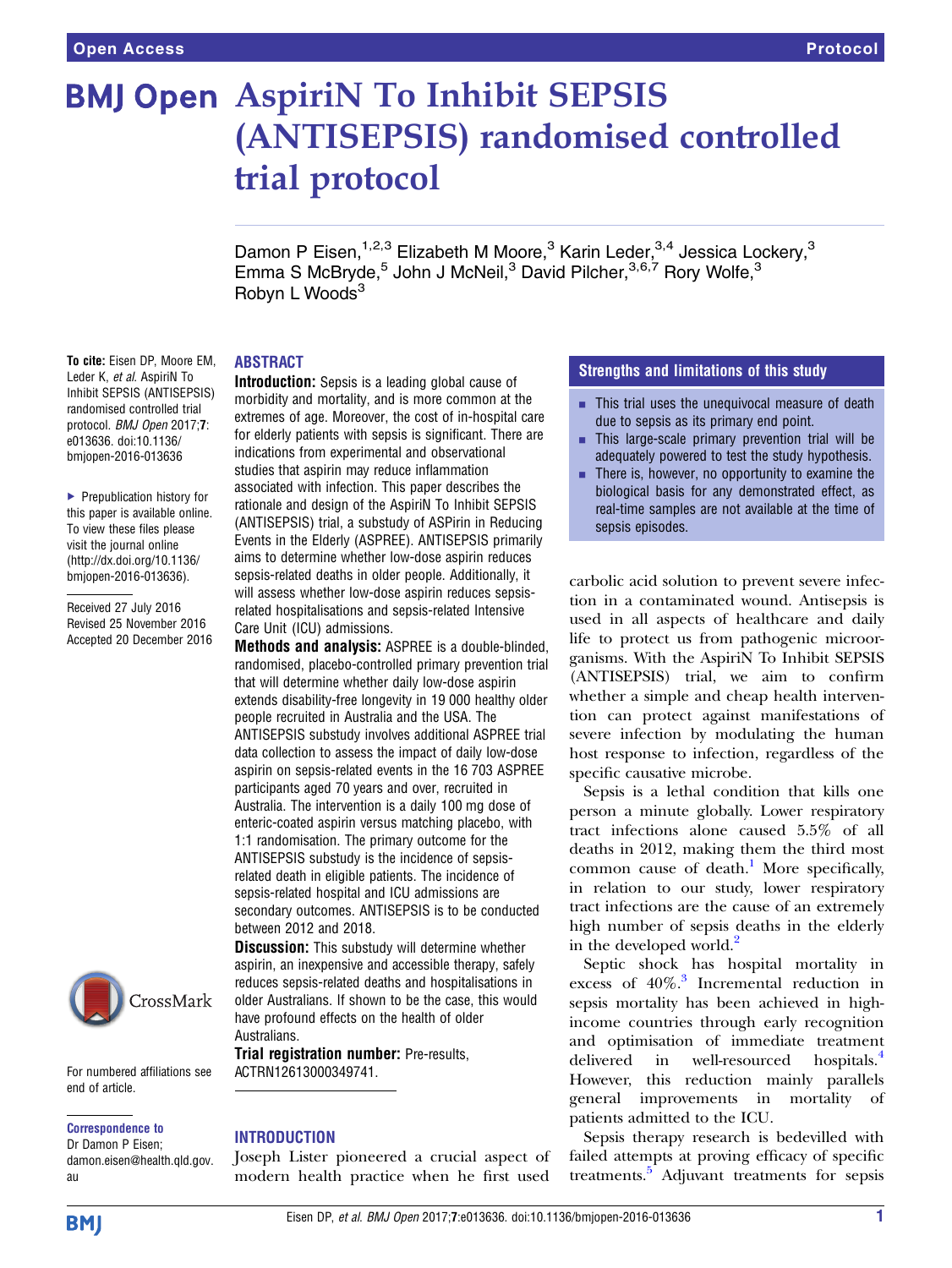that have been developed and trialled at major cost have failed to deliver significant reduction in mortality. There is no effective sepsis prevention strategy aimed at modulating the deleterious host inflammatory response to severe infection.

Aspirin is one of the most widely used drugs in the world today, shaping the face of modern health with its potent preventive activity against atherothrombotic vas-cular disease.<sup>[6](#page-5-0)</sup> Low doses of aspirin of  $\langle 150 \text{ mg}/\text{day} \rangle$  are sufficient for the antiplatelet effect required for stroke and cardioprotection. These low doses of aspirin are now also being recognised as mediating antiinflammatory effects, and therefore may be effective in preventing severe manifestations of sepsis.[7](#page-5-0)

The cause of death in elderly patients with sepsis is usually multifactorial. Crucially though, sepsis constitutes a triggering and contributory factor for mortality. In this regard, considering multiple causes of death gives a more appropriate assessment of contributing factors to death in the elderly rather than the assessment of a single cause of death. Adding a simple preventive therapy with overlapping effects in reduction of cardiovascular and sepsis risks would be of major benefit to the health of Australia's ageing population by reducing health costs. Aspirin has the potential to fulfil that role.

Examination of the biological bases of aspirin in limiting the deleterious effects of the septic inflammatory cascade is illuminating. Aspirin has effects on at least three sepsis/inflammation pathways.

Tumour necrosis factor (TNF) and interleukin-6 are canonical proinflammatory cytokines. In sepsis, immune cell receptors recognise pathogen associated molecular patterns mediating intracellular signalling events that result in nuclear factor kappa-beta (NFκB) activation. This then results in transcription of TNF. NFKB activation is inhibited by aspirin and other non-steroidal antiinflammatory drugs (NSAIDs). This is mediated by inhibition of Ikk-B.<sup>[8](#page-5-0)</sup> The concentration of NSAIDs required for this inhibition has been measured to be lower than aspirin. $9$  The low range of aspirin for this effect has not been defined.

Lipid mediators of sepsis have recently been described.[10](#page-5-0) A number of these molecules act as antiinflammatories and also to restore homeostasis. $\frac{11}{12}$  In sepsis, they reduce established inflammation by mechanisms including restoration of polymorphonuclear apoptosis which limits continued production of proinflammatory cytokines in tissues and increase of nitric oxide synthesis. $13$  Low doses of aspirin have been shown to increase lipoxins (aspirin triggered lipoxin (ATL)) and resolvins in vitro $11^{12}$  and in human trials.<sup>[14](#page-5-0)</sup> Furthermore, ATL mediated, salutary effects have been shown in animal and human disease models of sepsis and inflammation. Animal models demonstrate that aspirin given both before and after onset of sepsis reduces mortality.<sup>15</sup> Low-dose aspirin increases nitric oxide production as seen in experimental animals.<sup>[16](#page-5-0)</sup> Additionally, in a human model, ATL accounts for

prevention of skin blister via reduced neutrophil and macrophage accumulation. $17$  Crucially, these beneficial effects are unique to aspirin among the NSAIDs as it alone increases ATL.

Platelets become activated in sepsis due to interaction with invading bacteria via three broad mechanisms. These constitute: (1) binding of bacteria to plasma proteins which are ligands for platelet receptors, (2) direct bacterial binding to platelet receptors and (3) secretion of aspirin binding bacterial products such as toxins.<sup>[18](#page-5-0)</sup> Aspirin reduces activation of platelets by inhibition of cyclooxygenase I.<sup>[19](#page-5-0)</sup>

Bleeding risks in patients taking regular aspirin are clearly defined. Among primary prevention trial participants taking between 700 and 1625 mg aspirin per week, the increased risk of all gastrointestinal haemorrhage was  $1.27$  (95% CI 1.05 to  $1.55$ ).<sup>20</sup> <sup>21</sup> This must be balanced against potential benefits of low-dose aspirin therapy, including for sepsis prevention.

Numerous observational studies have investigated the influence of long-term aspirin use prior to onset of sepsis. $22-34$  A number of these propensity-matched studies show that long-term aspirin use is associated with reduced mortality.[22](#page-5-0)–28 30–[32](#page-5-0)

These observational data, along with the effect of low-dose aspirin on inflammatory pathways, provide a compelling background for investigation of possible reduction in sepsis deaths in ANTISEPSIS. Therefore, this doubled blind, placebo controlled, randomised controlled primary prevention trial (RCT) will investigate whether low-dose aspirin reduces deaths due to sepsis.

### STUDY METHODS

ANTISEPSIS is a substudy of the ASPirin in Reducing Events in the Elderly study (ASPREE). ASPREE is an Australian/US randomised, double blind, placebo controlled, primary prevention trial of low-dose aspirin in the elderly. ASPREE will measure the effect of low-dose aspirin on numerous outcomes: all-cause mortality, incident dementia, persistent physical disability, cardiovascular and major haemorrhagic events, and cancer incidence. ANTISEPSIS is embedded in the study design of the ASPREE principal study. Monitoring and event reporting for ANTISEPSIS is conducted with NHMRC funding of staff within the ASPREE data and document collection team. ANTISEPSIS is being conducted between 2012 and 2018.

#### Hypothesis and aims

We hypothesise that severe outcomes relating to sepsis in the elderly may be prevented by daily low-dose aspirin. We will conduct the ANTISEPSIS trial using the infrastructure of the ASPREE RCT. We will extend sepsis event data collection in ASPREE participants to assess our primary end point:

▸ Reduction of deaths contributed to by sepsis in participants receiving aspirin versus placebo.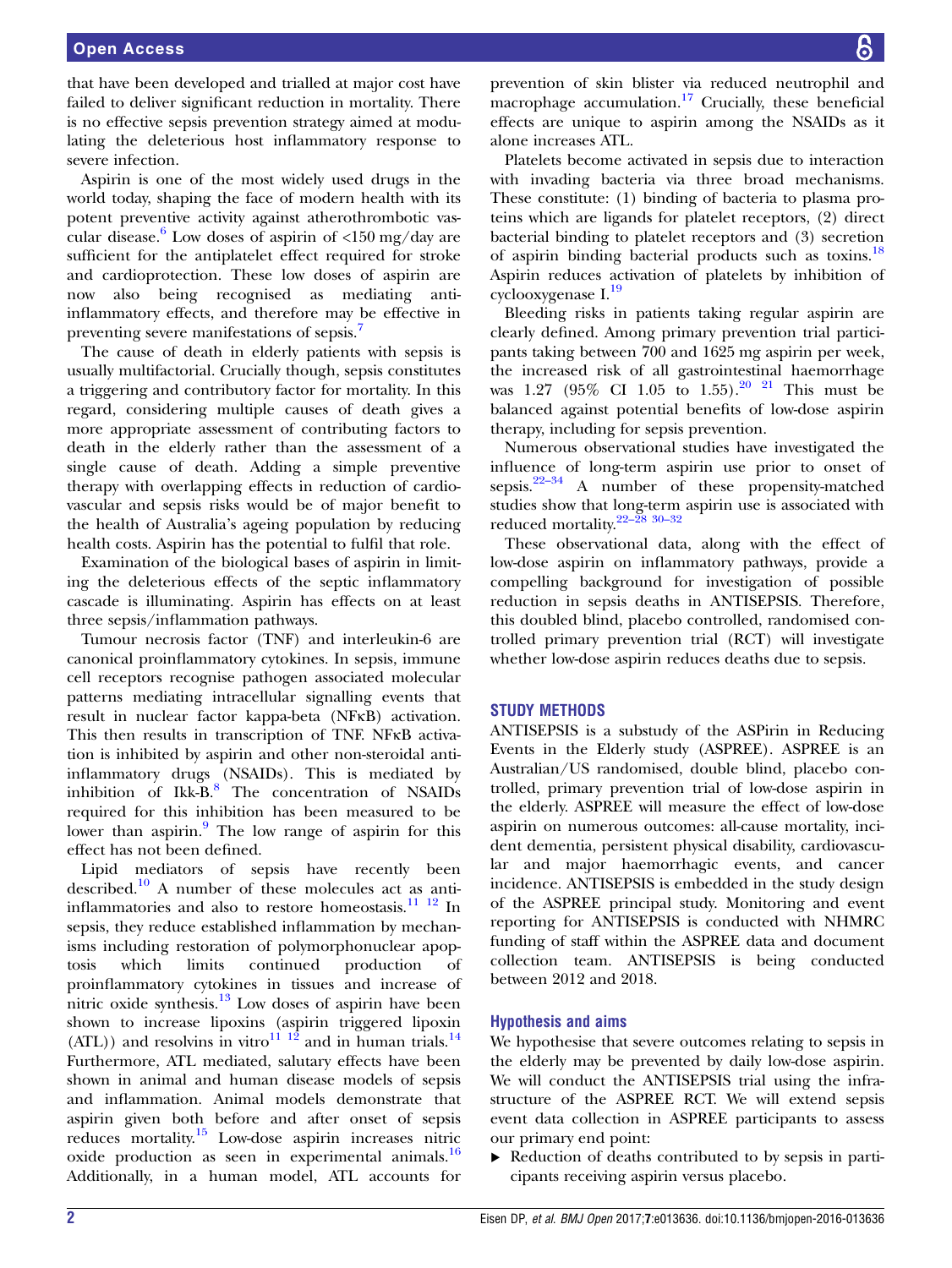We will also conduct an analysis of two secondary end points:

- ▸ Reduction of sepsis episodes requiring hospital admissions
- ▸ Reduction of intensive care unit (ICU) admissions among patients hospitalised for severe sepsis.

### Antisepsis study design

Detailed methods for the ASPREE 'principal' study are described in the ASPREE protocol available on the aspree.org website—[http://www.aspree.org/AUS/aspree](http://www.aspree.org/AUS/aspree-content/aspree-study)[content/aspree-study](http://www.aspree.org/AUS/aspree-content/aspree-study)- details/aspree-materials.aspx/ and in the ASPREE methods paper.<sup>3</sup>

Only the Australian ASPREE participants are included in the ANTISEPSIS study. This stems from the adequacy of the Australian ASPREE sample size for the ANTISEPSIS end points. Furthermore, the absence of detailed ICU data on participants from the USA means that there would be insufficient data to adjudicate all sepsis end points.

The design of the ANTISEPSIS trial mirrors that of the principal ASPREE study. ANTISEPSIS is also a trial of 100 mg enteric-coated aspirin taken daily versus matching placebo. ASPREE trial participants were recruited through their primary care general practices. One to one randomisation of Australian participants was stratified for general practice and for age (70–79 or  $\geq 80$  years).

ANTISEPSIS recruits from ASPREE participants and hence the exclusion/inclusion criteria for the ASPREE study apply. The participants in the ASPREE principal trial were required to be free of previous cardiovascular disease or stroke, have preserved intellectual function and have no known illness that would preclude their follow-up participation within the next 3–5 years. Apart from this, they are broadly representative of the healthy elderly population.

The details on: study medication and supplies, screening visit and run-in placebo for the ASPREE trial, randomisation visit, scheduled visits and measurements are as per the ASPREE protocol.<sup>35</sup>

### Antisepsis end point determination

Demographic data describing age, sex, body habitus, comorbidities, smoking history, alcohol intake and concomitant medications at ASPREE entry are available from the ASPREE study. Data related to the three end points of the ANTISEPSIS trial are available from general practitioner (GP) clinics, hospital documentation and death certificates. Additional demographic, severity of illness and outcome data on patients admitted to ICUs will be obtained by merging ASPREE data with information from the Australian and New Zealand Intensive Care Society (ANZICS) Adult Patient Database (APD), one of four clinical quality registries run by the ANZICS Centre for Outcome and Resource Evaluation (CORE).

Since ASPREE data only provide International Classification of Diseases 10th Revision hospital primary admission codes, ANTISEPSIS will examine all hospital discharge summaries and death certificates from ASPREE participants identified as having a possible sepsis end point to ensure complete capture of sepsis episodes. The search for hospitalisation data relies on a number of source materials. The ASPREE operational process captures all hospitalisations, although some hospital discharge summaries may be blank. In that instance, GP records will be examined for information regarding the reason for hospitalisation. ASPREE participants also report admission(s) on yearly review and ASPREE operational processes also identify participant deaths. Death Certificates are retrieved for ASPREE patients who die outside of an acute hospital admission. Missing data on hospitalisation admission/discharge diagnoses are flagged for priority retrieval by ASPREE monitors/study personnel at GP visits.

ANTISEPSIS study research staff extract information relating to:

- ▸ Nature of sepsis episode, diagnosis, infecting organism (if available).
- ▸ Sepsis severity; ICU admission, disease severity at ICU admission (Acute Physiology Chronic Health Evaluation (APACHE) II score), prognostic score (APACHE risk of death (APACHE II score with adjustment for site of infection))
- ▸ Sepsis episode outcome; survival or death.
- ▸ Time of sepsis episode from ASPREE study medication initiation for survival analysis.
- Data extracted from the ANZICS APD include:
- ▸ Sepsis severity and criteria, ICU length of stay, disease severity at ICU admission (APACHE II and III scores), predicted risk of death (derived from the APACHE III scoring system and using the 'ANZ Risk of Death' model), ICU and hospital outcomes.

An electronic case report form has been designed for input of ANTISEPSIS Study end point data into the ASPREE web-based data acquisition system.

## Antisepsis case definitions

### Sepsis definition

Sepsis is defined as the presence of the systemic inflammatory response syndrome (SIRS; the presence of two or more of: temperature <36° C or >38° C, heart rate  $>90$  bpm, respiratory rate  $>20$  breaths/min or PaCO<sub>2</sub>  $\langle 32 \text{ mm Hg}$ , and white cell count  $>12000$  or  $\langle 4000 \rangle$ cells/mm<sup>3</sup> or >10% bands)<sup>[36](#page-6-0)</sup> plus documented infection as described below. The use of SIRS criteria for definition of sepsis relates to the timing of ANTISEPSIS protocol development and study initiation. ANTISEPSIS started before the development of the Third International Consensus Definitions for Sepsis and Septic Shock (Sepsis-[3](#page-5-0)). $\degree$ 

### Infection site definitions

Primary blood stream infection is defined as recognised pathogen (defined as a microorganism not usually regarded as a common skin contaminant) cultured from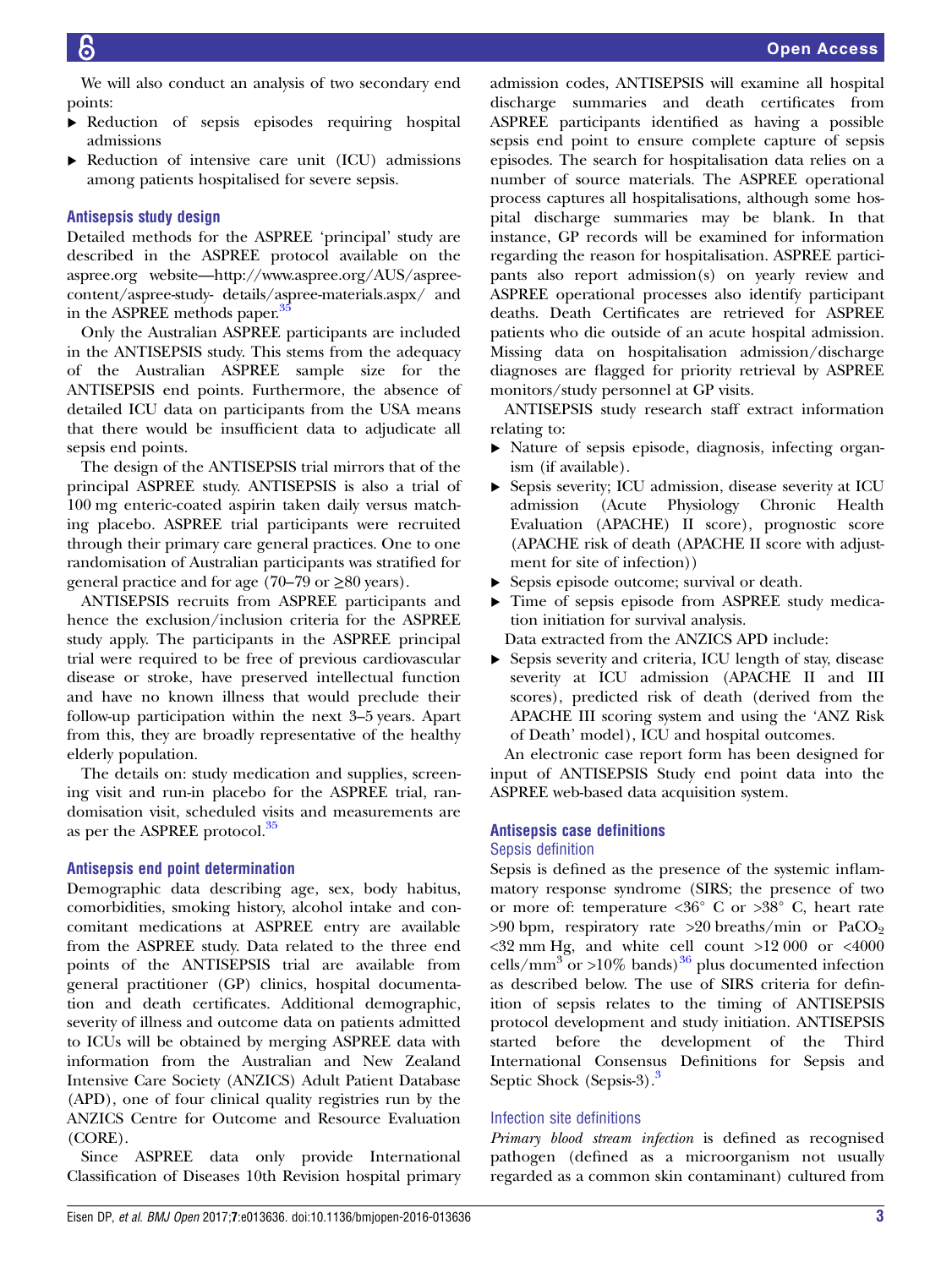#### Open Access

one or more blood cultures, or a common skin contaminant cultured from two or more blood cultures drawn on separate occasions and the organism cultured from blood is not related to an infection at another site, including intravascular-access devices.<sup>[37](#page-6-0)</sup>

Pneumonia is defined as a chest radiograph within 24 hours of hospital admission demonstrating features consistent with acute pneumonia; and at least two symptoms consistent with pneumonia (eg, fever or hypothermia, rigours, sweats, new cough (with or without sputum), chest discomfort or new onset of dyspnoea).<sup>[38](#page-6-0)</sup>

Hospital-acquired pneumonia is defined as pneumonia that occurs 48 hours or more after admission, which was not incubating at the time of admission.<sup>[39](#page-6-0)</sup>

Meningitis is defined as increased white cells, elevated protein and decreased glucose in cerebrospinal fluid (CSF) (per reporting laboratory's reference range), or organisms seen on Gram stain of CSF, or organisms identified from blood by a culture or non-culture-based microbiological testing method which is performed for purposes of clinical diagnosis or treatment.[40](#page-6-0)

Urinary tract infection (UTI) is defined as at least one of: fever >38°C, suprapubic tenderness, costovertebral angle pain or tenderness, urinary frequency, urinary urgency or dysuria and urine culture with no more than two species of organisms, at least one of which is a bacterium of  $\geq 10^5$ colony forming units/mL $^{41}$  $^{41}$  $^{41}$  UTI is either non-catheter associated or, where a urinary catheter has been in situ for at least 2 days, catheter associated.

#### Skin and soft tissue infection:

- A. Cellulitis is defined as any spreading infection involv-ing the dermis and subcutaneous tissues.<sup>[42](#page-6-0)</sup>
- B. Abscess is defined as any collection of pus within the dermis or subcutaneous tissues.<sup>[42](#page-6-0)</sup>
- C. Necrotising soft tissue infection is defined as a necrotising infection involving any of the soft tissue layers, including the dermis, subcutaneous tissue, superficial or deep fascia, and muscle.<sup>[42](#page-6-0)</sup>

Peritonitis is defined as a clinically compatible illness with abdominal pain and guarding associated with documented evidence of perforation (free air in the abdomen on radiographic studies or surgical confirmation of periton-eal inflammation following luminal perforation).<sup>[37](#page-6-0)</sup>

Bone and joint infection is defined as the presence of organisms grown from bone or joint tissues by microbiological culture in a patient with bony pain, tenderness or drainage.<sup>[40](#page-6-0)</sup>

Infective endocarditis is diagnosed according to modified Duke's Criteria.<sup>[43](#page-6-0)</sup>

Gastroenteritis is defined as the acute onset of diarrhoea (liquid stools for >12 hours) and no likely non-infectious cause with an enteric pathogen identified from stool or rectal swab by a culture or non-culture-based microbiological method. $40$ 

The approval by the Monash University Human Research Ethics Committee for ANTISEPSIS includes authorisation to contact local pathology services to

extract individual patient pathology results to confirm the presence of sepsis.

#### End point definitions

The primary end point, death due to sepsis, is defined as death of an ASPREE participant who had been either admitted to hospital for an infection episode or where such an episode of infection develops in hospital and in either case, the infection episode contributes to death (as determined by hospital records and/or a death certificate). If ASPREE participants die out of hospital, the death certificate will be used to determine whether sepsis was a contributory cause of death.

Secondary study end points are defined as (1) nonfatal sepsis during hospital admission of an ASPREE participant due to an infection episode defined as above, (2) non-fatal sepsis/septic shock during ICU admission of an ASPREE participant due to an infection episode defined as above.

#### End point adjudication

An end point adjudication committee consisting of ANTISEPSIS investigators who are Infectious Diseases and ICU staff specialist physicians decides outcomes. The adjudication process is web-based and all those involved are blinded to group allocation. Two ANTISEPSIS adjudicators review each event independently. Where there is agreement, this is the outcome of the event. Discordant results go to a third reviewer for the final adjudication.

#### Trial safe conduct—data safety monitoring board

The safety routine for ANTISEPSIS is as established for ASPREE. All serious adverse events and adverse events are registered with the ASPREE trial according to the established protocol and then presented to an independent Data Safety and Monitoring Board (DSMB; established by the National Institute on Ageing) and to Human Research Ethics Committees. The DSMB oversees the ASPREE study to monitor quality control of the data, progress of recruitment and safety aspects of the ASPREE trial.

#### Sample size and study power

At the time that ANTISEPSIS was designed, available observational data showed a relative effect size on sepsis mortality in patients in ICU taking long-term aspirin prior to ICU admission, in the order of  $40-80\%$ .<sup>22</sup> <sup>25</sup> These data are from two studies with a fundamentally different design. One was an observational study of Australian patients in ICU, which showed that patients taking aspirin prior to hospitalisation with SIRS who were continued on aspirin had an OR of 0.6 for in-hospital mortality compared with those not treated with aspirin. The HR calculated from this study for mortality in patients with SIRS treated with aspirin was 0.63. The group of patients with proven sepsis had an OR of  $0.52$  for mortality.<sup>[22](#page-5-0)</sup> The other single centre German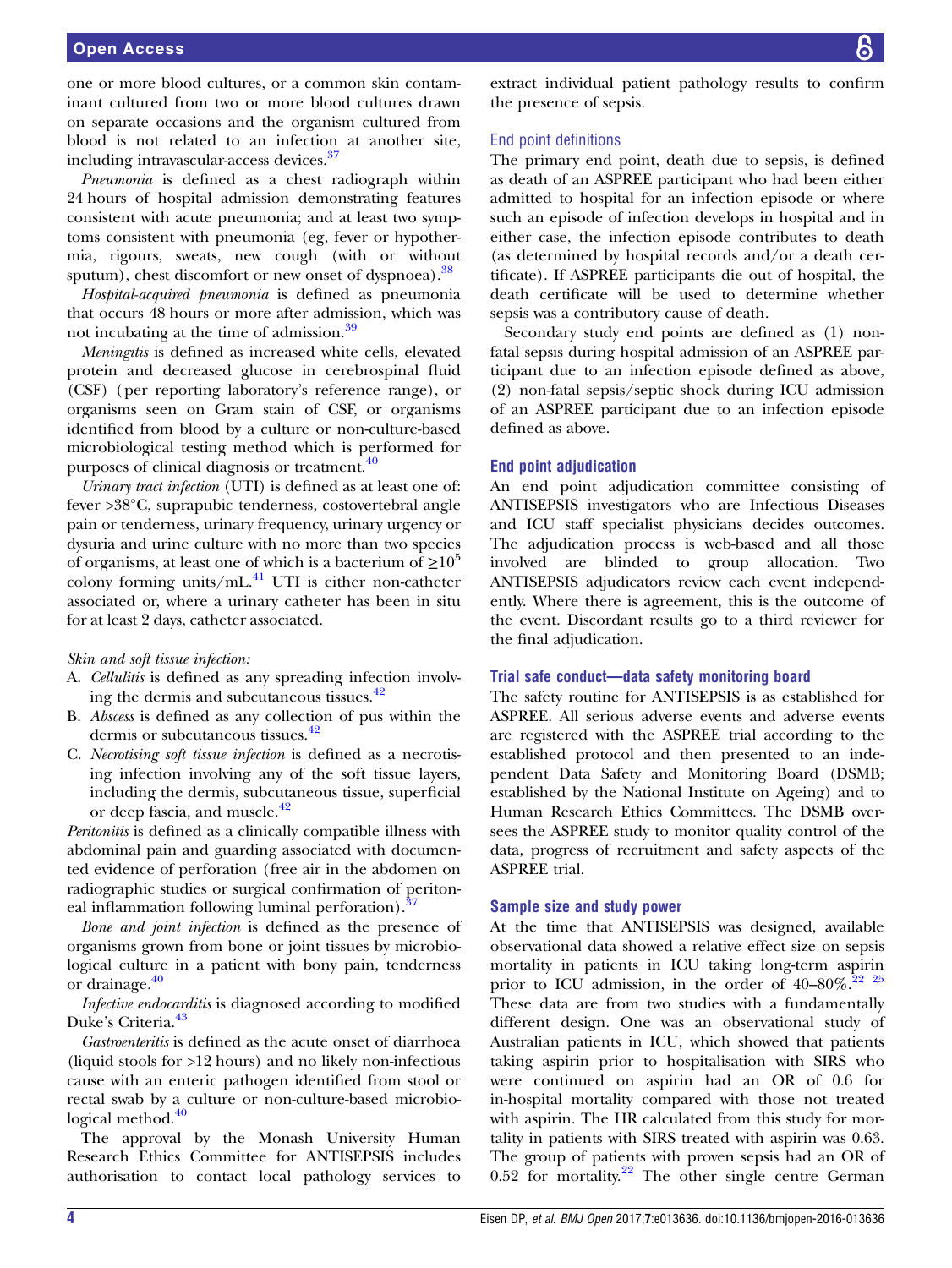study of aspirin in ICU patients showed reduced mortality (OR 0.19) in patients with an unrestricted range of admission diagnoses.<sup>[25](#page-5-0)</sup>

Using an HR of 0.63 to examine the sample size required to power our ANTISEPSIS study for the outcome of sepsis-related mortality is a conservative approach given the lower ORs available from the German study and Australian patients with proven sepsis. However, we reasoned that the SIRS OR was the most reliable representation of the likely magnitude of aspirin effects on the inflammatory pathways common to SIRS and sepsis given that this figure is based on a large cohort (n=5525) of first SIRS episodes.

The ASPREE study rate of death was estimated to be 17.6 per 1000 participant years. Approximately 4.75 years average follow-up time per participant will be available in an analysis of time to death. We assumed that 20% of the deaths in ASPREE participants would be contributed to by sepsis (as supported by Australian  $data^{30}$ ). This provides an event rate for the primary end point of ANTISEPSIS of 3.5 per 1000 participant years. Anticipating half of 16 000 Australian ASPREE participants to be randomised to placebo and an event rate of 3.5 per 1000 participant year, we expect 133 primary end point events in the placebo group. With this number of sepsis-related deaths, we would have 80% power to detect an HR of 0.69 for aspirin versus placebo groups. If only 15% of ASPREE deaths are contributed to by sepsis, we would instead expect 100 primary end point events in the control group and still have 80% power to detect an HR of 0.65. In either of these scenarios, the ANTISEPSIS study is powered to detect an effect less than the HR of 0.63 measured previously.<sup>[26](#page-5-0)</sup> The two secondary end points, admission to hospital for sepsis and admission to ICU for sepsis, are more common than death due to sepsis, $3<sup>3</sup>$  so they will be powered to detect smaller effects than outlined above for the primary end point.

#### Data analysis

We will analyse our primary and two secondary end points without Bonferroni correction using univariate survival analysis methods: the log-rank test and Cox proportional hazards regression. The proportional hazards assumption will be tested as part of the analysis. In subsequent analysis, we will adjust for the following variables known to influence mortality due to sepsis: diabetes, age at recruitment, malignancy, alcohol intake and smoking or chronic lung disease.

The main analyses will compare participant groups as randomised, that is, intention to treat. A per protocol analysis will also be performed.

ANTISEPSIS trial results will be reported according to the CONSORT statement.<sup>[44](#page-6-0)</sup>

#### Ethical conduct of the trial

This study will be conducted in accordance with the ICH GCP Note for Guidance on Good Clinical Practice

(CPMP/ICH/135/95) annotated with TGA comments and NH&MRC National Statement on Ethical Conduct in Human Research 2007 protocols, and in keeping with local regulations.

#### Informed consent

The need for individual informed consent for inclusion of ASPREE participants in ANTISEPSIS has been waived by the Monash University Human Research Ethics Committee in its approval of the ANTISEPSIS study. The ANTISEPSIS study conforms to the conditions set out in CHAPTER 2.3: QUALIFYING OR WAIVING CONDITIONS FOR CONSENT in the National Statement on Ethical Conduct in Human Research 2007.

#### Trial registration

ANTISEPSIS is registered with the Australian New Zealand Clinical Trials Registry ACTRN12613000349741. The ASPREE study is registered with the International Standard Randomised Controlled Trials Register, ASPirin in Reducing Events in the Elderly, ISRCTN83772183 and clinicaltrials.gov NCT01038583.

#### **DISCUSSION**

Primary prevention with aspirin appears to reduce allcause mortality. A meta-analysis of 100 000 aspirin primary prevention trial patient outcomes showed that this reduced all-cause mortality (OR, 0.94; 95% CI 0.88 to 1.00) and that this reduction was due neither to reduced cardiovascular nor cancer deaths.<sup>[21](#page-5-0)</sup> However, deaths due to cancer do appear to be reduced in a meta-analysis of long-term follow-up of 25 570 participants from primary and secondary prevention aspirin trials. Here, the reduction of cancer deaths with aspirin therapy increased with duration of treatment.<sup>[45](#page-6-0)</sup> This finding can therefore be viewed as being separate from the non-cancer reduction of all-cause mortality from primary prevention studies. No analysis of noncardiovascular or non-cancer mortality has been undertaken on data from primary or secondary aspirin prevention studies. It may be that one of the previously unmeasured pathways by which aspirin reduces all-cause mortality is via a reduction in sepsis deaths when aspirin is used for primary prevention. We will test this hypothesis in the ANTISEPSIS trial.

Recruitment to ASPREE was completed in December 2014 with a final number of 16 703 participants in Australia. The collection of information on end points will conclude at the end of 2017 and the unblinding of the principal ASPREE trial, and therefore ANTISEPSIS, is expected in mid-2018. If aspirin is shown to be effective in reducing the impact of severe sepsis, it will be the first time that such an outcome has been demonstrated.

#### Author affiliations

<sup>&</sup>lt;sup>1</sup>Townsville Hospital and Health Service, Townsville, Queensland, Australia <sup>2</sup> Division of Tropical Health and Medicine, College of Medicine and Dentistry, James Cook University, Townsville, Queensland, Australia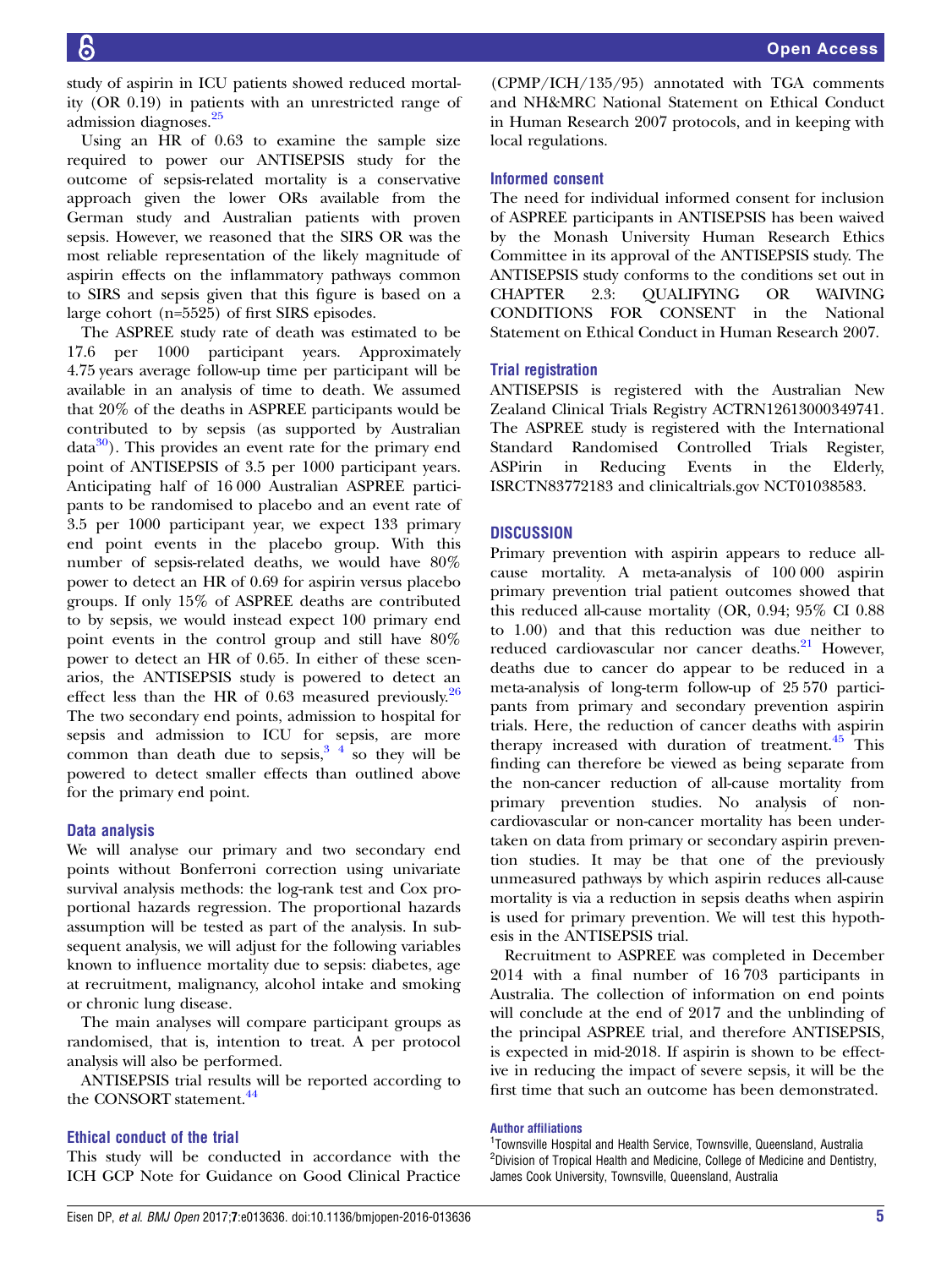### <span id="page-5-0"></span>Open Access

 ${}^{3}$ Department of Epidemiology and Preventive Medicine, Monash University, Melbourne, Victoria, Australia

4 Victorian Infectious Diseases Service at the Peter Doherty Institute, Royal Melbourne Hospital, Melbourne, Victoria, Australia

5 Division of Tropical Health and Medicine, Australian Institute of Tropical Health and Medicine, James Cook University, Townsville, Queensland, Australia

<sup>6</sup>Department of Intensive Care, The Alfred Hospital, Melbourne, Victoria, Australia

<sup>7</sup>The Australian and New Zealand Intensive Care Society (ANZICS) Centre for Outcome and Resource Evaluation (CORE), Melbourne, Victoria, Australia

Acknowledgements The investigators acknowledge the National Institute on Ageing (NIA; number RO1-AG029824) for funding the principal ASPREE trial in Australia and the USA, and the National Health & Medical Research Council (grant number 334047), the Victorian Cancer Agency and Monash University for funding support of ASPREE in Australia. The investigators also acknowledge the work of all ASPREE field research staff, and those within the ASPREE data team who source the supporting documents from hospitals and pathology services. The investigators would particularly like to acknowledge the valued contribution of the ASPREE participants and the support from their general practitioners.

Contributors DPE conceived the study. DPE, KL, ESMcB, DP, RW and RLW wrote the study protocol. JL designed the database used in the study. JJM is responsible for the ASPREE study on which this study protocol is based. ESMcB and RLW designed the statistical analysis plan for the protocol. DPE, KL, ESMcB, DP, RW and EM designed the implementation aspects of this protocol. All authors critically reviewed the manuscript.

Funding The ANTISEPSIS Study is funded by The National Health & Medical Research Council project grant number 1041986 (2013–2017).

Competing interests None declared.

Ethics approval Monash University Human Research Ethics Committee approved the ANTISEPSIS study (CF13/466–2013000204, 9 April 2013).

Provenance and peer review Not commissioned; externally peer reviewed.

Data sharing statement Only aggregate data will be available in a results publication.

**Open Access** This is an Open Access article distributed in accordance with the Creative Commons Attribution Non Commercial (CC BY-NC 4.0) license, which permits others to distribute, remix, adapt, build upon this work noncommercially, and license their derivative works on different terms, provided the original work is properly cited and the use is non-commercial. See: [http://](http://creativecommons.org/licenses/by-nc/4.0/) [creativecommons.org/licenses/by-nc/4.0/](http://creativecommons.org/licenses/by-nc/4.0/)

#### **REFERENCES**

- 1. World Health Organisation. The top 10 causes of death. 2014. [http://](http://www.who.int/mediacentre/factsheets/fs310/en/index.html) [www.who.int/mediacentre/factsheets/fs310/en/index.html](http://www.who.int/mediacentre/factsheets/fs310/en/index.html)
- 2. Global Burden of Diseases Study, Mortality, Causes of Death Committee. Global, regional, and national age-sex specific all-cause and cause-specific mortality for 240 causes of death, 1990–2013: a systematic analysis for the Global Burden of Disease Study 2013. [Lancet](http://dx.doi.org/10.1016/S0140-6736(14)61682-2) 2015;385:117–71.
- 3. Singer M, Deutschman CS, Seymour CW, et al. The Third International Consensus Definitions for Sepsis and Septic Shock (Sepsis-3). [JAMA](http://dx.doi.org/10.1001/jama.2016.0287) 2016;315:801–10.
- 4. Kaukonen KM, Bailey M, Suzuki S, et al. Mortality related to severe sepsis and septic shock among critically ill patients in Australia and New Zealand, 2000–2012. [JAMA](http://dx.doi.org/10.1001/jama.2014.2637) 2014;311:1308–16.
- 5. Cohen J, Vincent JL, Adhikari NK, et al. Sepsis: a roadmap for future research. [Lancet Infect Dis](http://dx.doi.org/10.1016/S1473-3099(15)70112-X) 2015;15:581–614.
- 6. Goodman SG, Menon V, Cannon CP, et al. Acute ST segment elevation myocardial infarction: American College of Chest Physicians Evidence-Based Clinical Practice Guidelines (8th Edition). [Chest](http://dx.doi.org/10.1378/chest.08-0665) 2008;133(Suppl 6):708S-75S.
- 7. Eisen DP. Manifold beneficial effects of acetyl salicylic acid and nonsteroidal anti-inflammatory drugs on sepsis. [Intensive Care Med](http://dx.doi.org/10.1007/s00134-012-2570-8) 2012;38:1249–57.
- 8. Kopp E, Ghosh S. Inhibition of NF-kappa B by sodium salicylate and aspirin. [Science](http://dx.doi.org/10.1126/science.8052854) 1994;265:956-9.
- 9. Takada Y, Bhardwaj A, Potdar P, et al. Nonsteroidal anti-inflammatory agents differ in their ability to suppress NF-kappaB activation, inhibition of expression of cyclooxygenase-2 and cyclin D1, and abrogation of tumor cell proliferation. [Oncogene](http://dx.doi.org/10.1038/sj.onc.1208169) 2004;23:9247–58.
- 10. Serhan CN, Haeggström JZ, Leslie CC. Lipid mediator networks in cell signaling: update and impact of cytokines. FASEB J 1996;10:1147–58.
- 11. Serhan CN, Chiang N. Lipid-derived mediators in endogenous anti-inflammation and resolution: lipoxins and aspirin-triggered 15-epi-lipoxins. [ScientificWorldJournal](http://dx.doi.org/10.1100/tsw.2002.81) 2002;2:169–204.
- 12. Arita M, Yoshida M, Hong S, et al. Resolvin E1, an endogenous lipid mediator derived from omega-3 eicosapentaenoic acid, protects against 2,4,6-trinitrobenzene sulfonic acid-induced colitis. [Proc Natl](http://dx.doi.org/10.1073/pnas.0409271102) cad Sci USA 2005:102:7671–6.
- 13. Paul-Clark MJ, Van Cao T, Moradi-Bidhendi N, et al. 15-epi-lipoxin A4-mediated induction of nitric oxide explains how aspirin inhibits acute inflammation.  $J$  Exp Med 2004;200:69-78.
- 14. Chiang N, Bermudez EA, Ridker PM, et al. Aspirin triggers antiinflammatory 15-epi-lipoxin A4 and inhibits thromboxane in a randomized human trial. [Proc Natl Acad Sci USA](http://dx.doi.org/10.1073/pnas.0405445101) 2004;101:15178–83.
- 15. El Kebir D, József L, Pan W, et al. 15-epi-lipoxin A4 inhibits myeloperoxidase signaling and enhances resolution of acute lung injury. [Am J Respir Crit Care Med](http://dx.doi.org/10.1164/rccm.200810-1601OC) 2009;180:311-19.
- 16. Hennekens CH, Schneider WR, Pokov A, et al. A randomized trial of aspirin at clinically relevant doses and nitric oxide formation in humans. [J Cardiovasc Pharmacol Ther](http://dx.doi.org/10.1177/1074248410375091) 2010;15:344-8.
- 17. Morris T, Stables M, Hobbs A, et al. Effects of low-dose aspirin on acute inflammatory responses in humans. [J Immunol](http://dx.doi.org/10.4049/jimmunol.0900477) 2009;183:2089–96.
- 18. Cox D, Kerrigan SW, Watson SP. Platelets and the innate immune system: mechanisms of bacterial-induced platelet activation. [J Thromb Haemost](http://dx.doi.org/10.1111/j.1538-7836.2011.04264.x) 2011;9:1097–107.
- 19. Masotti G, Galanti G, Poggesi L, et al. Differential inhibition of prostacyclin production and platelet aggregation by aspirin in humans. Adv Prostaglandin Thromboxane Res 1980;6:317–20.
- 20. Huang ES, Strate LL, Ho WW, et al. Long-term use of aspirin and the risk of gastrointestinal bleeding. [Am J Med](http://dx.doi.org/10.1016/j.amjmed.2010.12.022) 2011;124:426-33.
- 21. Seshasai SR, Wijesuriya S, Sivakumaran R, et al. Effect of aspirin on vascular and nonvascular outcomes: meta-analysis of randomized controlled trials. [Arch Intern Med](http://dx.doi.org/10.1001/archinternmed.2011.628) 2012;172:209–16.
- 22. Eisen DP, Reid D, McBryde ES. Acetyl salicylic acid usage and mortality in critically ill patients with the systemic inflammatory response syndrome and sepsis. [Crit Care Med](http://dx.doi.org/10.1097/CCM.0b013e318246b9df) 2012;40:1761-7.
- 23. Lösche W, Boettel J, Kabisch B, et al. Do aspirin and other antiplatelet drugs reduce the mortality in critically ill patients?. [Thrombosis](http://dx.doi.org/10.1155/2012/720254) 2011;2012:720254.
- 24. Winning J, Neumann J, Kohl M, et al. Antiplatelet drugs and outcome in mixed admissions to an intensive care unit. [Crit Care](http://dx.doi.org/10.1097/CCM.0b013e3181b4275c) [Med](http://dx.doi.org/10.1097/CCM.0b013e3181b4275c) 2010;38:32-7.
- 25. Winning J, Reichel J, Eisenhut Y, et al. Anti-platelet drugs and outcome in severe infection: clinical impact and underlying mechanisms. [Platelets](http://dx.doi.org/10.1080/09537100802503368) 2009;20:50-7.
- 26. Chen W, Janz DR, Bastarache JA, et al. Prehospital aspirin use is associated with reduced risk of acute respiratory distress syndrome in critically ill patients: a propensity-adjusted analysis. [Crit Care Med](http://dx.doi.org/10.1097/CCM.0000000000000789) 2015;43:801–7.
- 27. Otto GP, Sossdorf M, Boettel J, et al. Effects of low-dose acetylsalicylic acid and atherosclerotic vascular diseases on the outcome in patients with severe sepsis or septic shock. [Platelets](http://dx.doi.org/10.3109/09537104.2012.724482) 2013;24:480–5.
- 28. Valerio-Rojas JC, Jaffer IJ, Kor DJ, et al. Outcomes of severe sepsis and septic shock patients on chronic antiplatelet treatment: a historical cohort study. [Crit Care Res Pract](http://dx.doi.org/10.1155/2013/782573) 2013;2013:782573.
- 29. Boyle AJ, Di Gangi S, Hamid UI, et al. Aspirin therapy in patients with acute respiratory distress syndrome (ARDS) is associated with reduced intensive care unit mortality: a prospective analysis. [Crit Care](http://dx.doi.org/10.1186/s13054-015-0846-4) 2015;19:109.
- 30. Falcone M, Russo A, Cangemi R, et al. Lower mortality rate in elderly patients with community-onset pneumonia on treatment with aspirin. [J Am Heart Assoc](http://dx.doi.org/10.1161/JAHA.114.001595) 2015;4:e001595.
- 31. Sossdorf M, Otto GP, Boettel J, et al. Benefit of low-dose aspirin and non-steroidal anti-inflammatory drugs in septic patients. [Crit Care](http://dx.doi.org/10.1186/cc11917) 2013;17:402.
- 32. Tsai MJ, Ou SM, Shih CJ, et al. Association of prior antiplatelet agents with mortality in sepsis patients: a nationwide population-based cohort study. [Intensive Care Med](http://dx.doi.org/10.1007/s00134-015-3760-y) 2015;41:806-13.
- 33. Al Harbi SA, Tamim HM, Al-Dorzi HM, et al. Association between aspirin therapy and the outcome in critically ill patients: a nested cohort study. **[BMC Pharmacol Toxicol](http://dx.doi.org/10.1186/s40360-016-0047-z)** 2016;17:5.